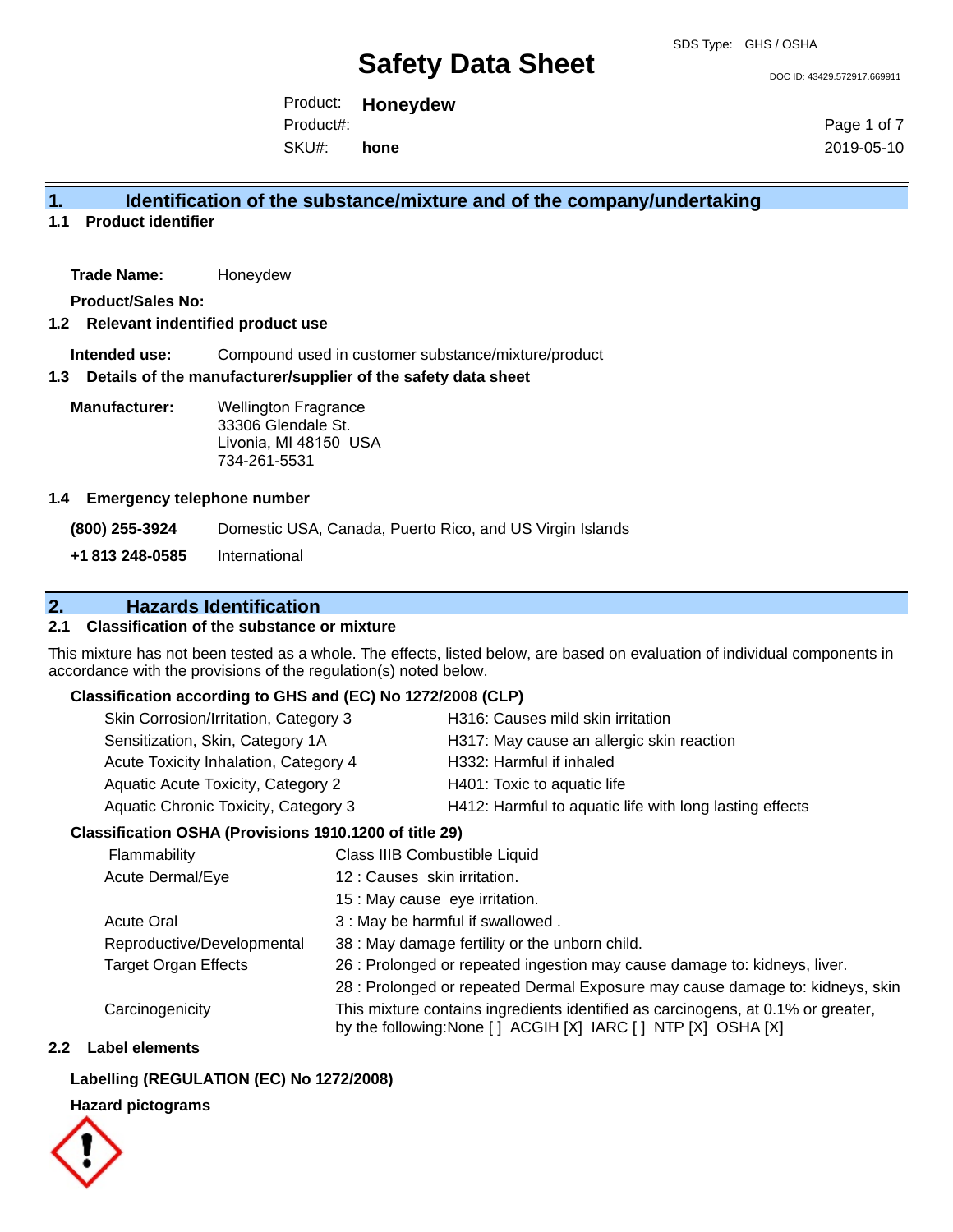DOC ID: 43429.572917.669911

Product: **Honeydew** SKU#: Product#: **hone**

Page 2 of 7 2019-05-10

| <b>Signal Word: Warning</b>     |                                                                                                                                                                |
|---------------------------------|----------------------------------------------------------------------------------------------------------------------------------------------------------------|
| <b>Hazard statments</b>         |                                                                                                                                                                |
| H316                            | Causes mild skin irritation                                                                                                                                    |
| H317                            | May cause an allergic skin reaction                                                                                                                            |
| H332                            | Harmful if inhaled                                                                                                                                             |
| H401                            | Toxic to aquatic life                                                                                                                                          |
| H412                            | Harmful to aquatic life with long lasting effects                                                                                                              |
| <b>Precautionary Statements</b> |                                                                                                                                                                |
| <b>Prevention:</b>              |                                                                                                                                                                |
| P <sub>271</sub>                | Use only outdoors or in a well-ventilated area                                                                                                                 |
| P <sub>272</sub>                | Contaminated work clothing should not be allowed out of the workplace                                                                                          |
| P <sub>273</sub>                | Avoid release to the environment                                                                                                                               |
| <b>Response:</b>                |                                                                                                                                                                |
| $P302 + P352$                   | IF ON SKIN: Wash with soap and water                                                                                                                           |
| $P304 + P312 + P340$            | IF INHALED: Call a POISON CENTER or doctor/physician if you feel unwell Remove victim<br>to fresh air and keep at rest in a position comfortable for breathing |
| $P333 + P313$                   | If skin irritation or a rash occurs: Get medical advice/attention                                                                                              |
| P363                            | Wash contaminated clothing before reuse                                                                                                                        |
| <b>Other Hazards</b><br>2.3     |                                                                                                                                                                |
|                                 |                                                                                                                                                                |

**no data available**

# **3. Composition/Information on Ingredients**

## **3.1 Mixtures**

This product is a complex mixture of ingredients, which contains among others the following substance(s), presenting a health or environmental hazard within the meaning of the UN Globally Harmonized System of Classification and Labeling of Chemicals (GHS):

| CAS#<br>Ingredient     | EC#                     | Conc.<br>Range | <b>GHS Classification</b>          | <b>OSHA Classification</b> |
|------------------------|-------------------------|----------------|------------------------------------|----------------------------|
| 117-81-7               | $204 - 211 - 0$         | $50 - 60%$     | H360                               | ACGIH, NTP, OSHA           |
|                        | Diethyl Hexyl Phthalate |                |                                    |                            |
| 84-66-2                | 201-550-6               | $20 - 30 \%$   | H316; H402                         |                            |
| Diethyl phthalate      |                         |                |                                    |                            |
| 101-86-0               | 202-983-3               | $5 - 10 \%$    | H303; H316; H317; H400; H411       | 11, 15                     |
|                        | Hexyl cinnamaldehyde    |                |                                    |                            |
| $105 - 95 - 3$         | 203-347-8               | $5 - 10%$      | H401                               | 11, 15                     |
| Ethylene brassylate    |                         |                |                                    |                            |
| 115-95-7               | 204-116-4               | $1 - 2%$       | H227; H315; H317; H320; H402       |                            |
| <b>Linalyl Acetate</b> |                         |                |                                    |                            |
| 78-70-6                | 201-134-4               | $1 - 2 \%$     | H227; H303; H315; H317; H319; H402 | 12, 26                     |
| Linalool               |                         |                |                                    |                            |
| 706-14-9               | 211-892-8               | $1 - 2 \%$     | H316                               |                            |
|                        | gamma-Decalactone       |                |                                    |                            |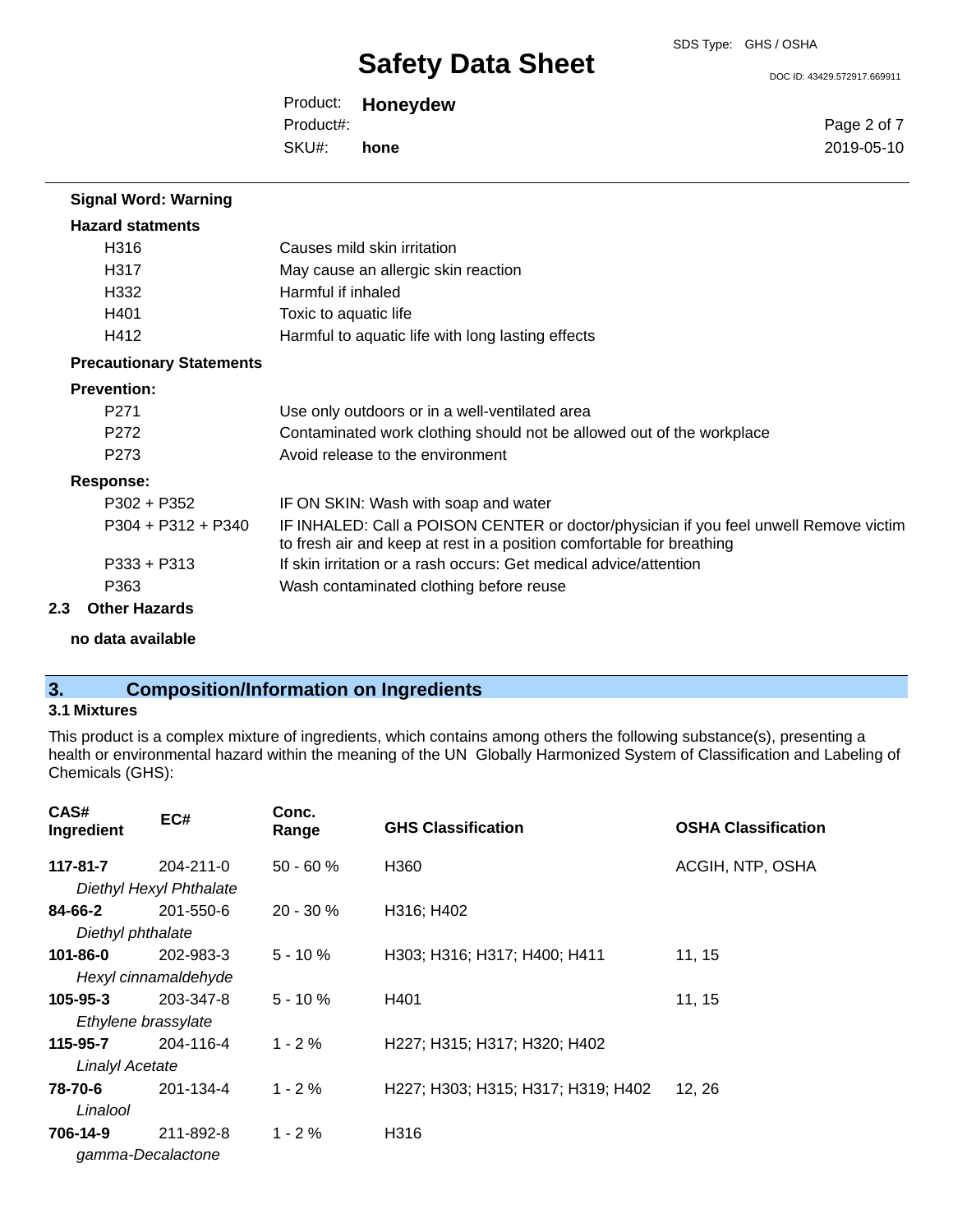SDS Type: GHS / OSHA

DOC ID: 43429.572917.669911

Product: **Honeydew** SKU#: Product#: **hone**

Page 3 of 7 2019-05-10

| <b>CAS#</b><br>Ingredient | EC#                                                      | Conc.<br>Range | <b>GHS Classification</b>          | <b>OSHA Classification</b> |
|---------------------------|----------------------------------------------------------|----------------|------------------------------------|----------------------------|
| 120-51-4                  | 204-402-9                                                | $1 - 2\%$      | H302; H313; H400; H411             | 28, 3                      |
| <b>Benzyl Benzoate</b>    |                                                          |                |                                    |                            |
| $101 - 39 - 3$            | 202-938-8                                                | $0.1 - 1.0 \%$ | H303; H317; H401                   | 31                         |
|                           | alpha-Methylcinnamaldehyde                               |                |                                    |                            |
| 8016-20-4                 | 289-904-6                                                | $0.1 - 1.0 \%$ | H226; H304; H315; H317; H400; H410 | 12, 3, 31                  |
|                           | Citrus Paradisi (Grapefruit) Peel Oil                    |                |                                    |                            |
| $97 - 53 - 0$             | 202-589-1                                                | $0.1 - 1.0 \%$ | H303; H316; H317; H319; H401       | 11, 15, 31                 |
| Eugenol                   |                                                          |                |                                    |                            |
| 111-80-8                  | 203-909-2                                                | $0.01 - 0.1\%$ | H302; H313; H315; H317; H400; H412 | 2, 31                      |
|                           | Methyl 2-nonynoate (Methyl octine carbonate)             |                |                                    |                            |
|                           | See Section 16 for full text of GHS classification codes |                |                                    |                            |

Total Hydrocarbon Content  $(\% w/w) = 0.58$ 

| $\overline{4}$ .<br><b>First Aid Measures</b>                                     |                                                                                                               |  |  |
|-----------------------------------------------------------------------------------|---------------------------------------------------------------------------------------------------------------|--|--|
| <b>Description of first aid measures</b><br>4.1                                   |                                                                                                               |  |  |
| Inhalation:                                                                       | Remove from exposure site to fresh air and keep at rest.<br>Obtain medical advice.                            |  |  |
| <b>Eye Exposure:</b>                                                              | Flush immediately with water for at least 15 minutes.<br>Contact physician if symptoms persist.               |  |  |
| <b>Skin Exposure:</b>                                                             | Remove contaminated clothes. Wash thoroughly with water (and soap).<br>Contact physician if symptoms persist. |  |  |
| Ingestion:                                                                        | Rinse mouth with water and obtain medical advice.                                                             |  |  |
| Most important symptoms and effects, both acute and delayed<br>4.2                |                                                                                                               |  |  |
| <b>Symptoms:</b>                                                                  | no data available                                                                                             |  |  |
| Refer to Section 2.2 "Hazard Statements"<br><b>Risks:</b>                         |                                                                                                               |  |  |
| Indication of any immediate medical attention and special treatment needed<br>4.3 |                                                                                                               |  |  |
| <b>Treatment:</b>                                                                 | Refer to Section 2.2 "Response"                                                                               |  |  |
|                                                                                   |                                                                                                               |  |  |
| 5.<br><b>Fire-Fighting measures</b>                                               |                                                                                                               |  |  |
| <b>Extinguishing media</b><br>5.1                                                 |                                                                                                               |  |  |
| Suitable:                                                                         | Carbon dioxide (CO2), Dry chemical, Foam                                                                      |  |  |
| Unsuitable                                                                        | Do not use a direct water jet on burning material                                                             |  |  |
| 5.2 Special hazards arising from the substance or mixture                         |                                                                                                               |  |  |
| During fire fighting:<br><b>Advice for firefighters</b><br>5.3                    | Water may be ineffective                                                                                      |  |  |
| <b>Further information:</b>                                                       | Standard procedure for chemical fires                                                                         |  |  |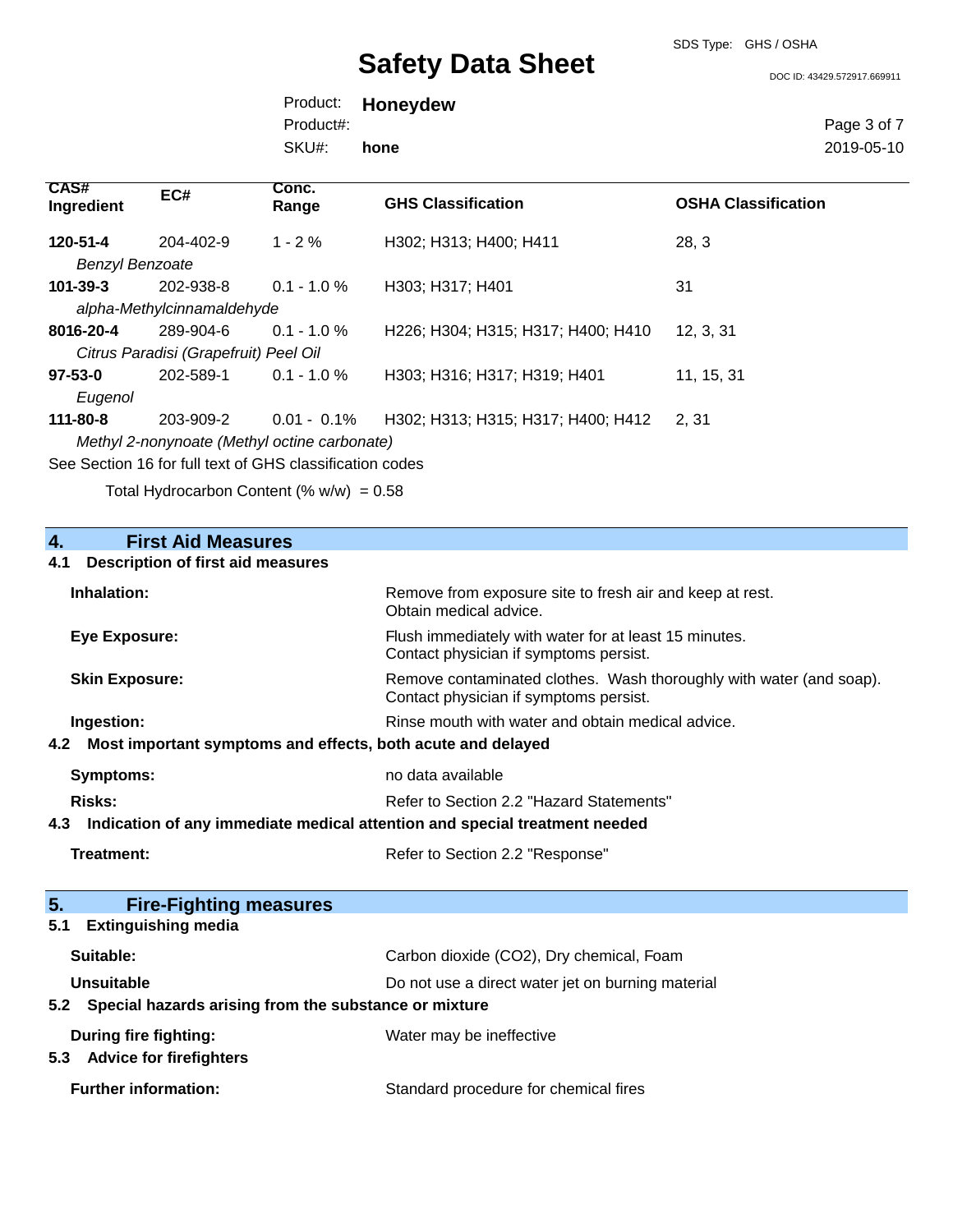#### DOC ID: 43429.572917.669911

Product: **Honeydew** SKU#: Product#: **hone**

Page 4 of 7 2019-05-10

#### **6. Accidental Release Measures**

## **6.1 Personal precautions, protective equipment and emergency procedures**

Avoid inhalation and contact with skin and eyes. A self-contained breathing apparatus is recommended in case of a major spill.

#### **6.2 Environmental precautions**

Keep away from drains, soil, and surface and groundwater.

#### **6.3 Methods and materials for containment and cleaning up**

Clean up spillage promptly. Remove ignition sources. Provide adequate ventilation. Avoid excessive inhalation of vapors. Gross spillages should be contained by use of sand or inert powder and disposed of according to the local regulations.

#### **6.4 Reference to other sections**

Not Applicable

# **7. Handling and Storage**

### **7.1 Precautions for safe handling**

Apply according to good manufacturing and industrial hygiene practices with proper ventilation. Do not drink, eat or smoke while handling. Respect good personal hygiene.

#### **7.2 Conditions for safe storage, including any incompatibilities**

Store in a cool, dry and ventilated area away from heat sources and protected from light in tightly closed original container. Avoid plastic and uncoated metal container. Keep air contact to a minimum.

#### **7.3 Specific end uses**

No information available

#### **8. Exposure Controls/Personal Protection**

#### **8.1 Control parameters**

| <b>Exposure Limits:</b><br><b>Component</b> |                              |                                                                                                                                          | ACGIH | <b>ACGIH</b> | <b>OSHA</b> | <b>OSHA</b><br>TWA ppm STEL ppm TWA ppm STEL ppm |  |
|---------------------------------------------|------------------------------|------------------------------------------------------------------------------------------------------------------------------------------|-------|--------------|-------------|--------------------------------------------------|--|
| 84-66-2                                     | Diethyl phthalate            |                                                                                                                                          | b     |              |             |                                                  |  |
|                                             | <b>Engineering Controls:</b> | Use local exhaust as needed.<br>8.2 Exposure controls - Personal protective equipment                                                    |       |              |             |                                                  |  |
| Eye protection:                             |                              | Tightly sealed goggles, face shield, or safety glasses with brow guards and side shields, etc.<br>as may be appropriate for the exposure |       |              |             |                                                  |  |

| <b>Respiratory protection:</b> | Avoid excessive inhalation of concentrated vapors. Apply local ventilation where appropriate. |  |
|--------------------------------|-----------------------------------------------------------------------------------------------|--|
|--------------------------------|-----------------------------------------------------------------------------------------------|--|

**Skin protection:** Avoid Skin contact. Use chemically resistant gloves as needed.

## **9. Physical and Chemical Properties**

#### **9.1 Information on basic physical and chemical properties**

| Appearance: | Liauid                        |
|-------------|-------------------------------|
| Odor:       | Conforms to Standard          |
| Color:      | Colorless to Pale Yellow (G3) |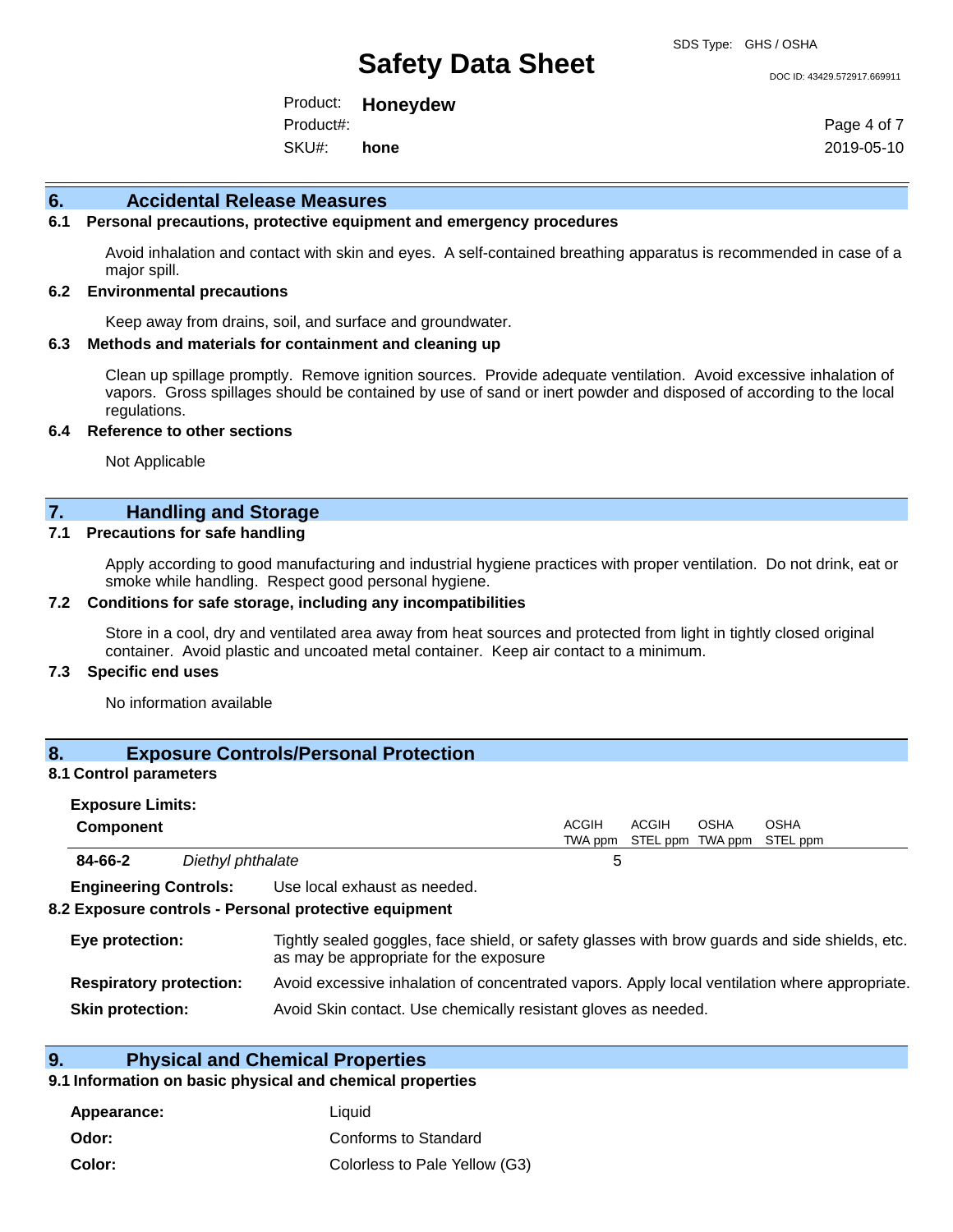DOC ID: 43429.572917.669911

Product: **Honeydew** SKU#: Product#: **hone**

Page 5 of 7 2019-05-10

| <b>Viscosity:</b>            | Liquid           |
|------------------------------|------------------|
| <b>Freezing Point:</b>       | Not determined   |
| <b>Boiling Point:</b>        | Not determined   |
| <b>Melting Point:</b>        | Not determined   |
| <b>Flashpoint (CCCFP):</b>   | >200 F (93.33 C) |
| <b>Auto flammability:</b>    | Not determined   |
| <b>Explosive Properties:</b> | None Expected    |
| <b>Oxidizing properties:</b> | None Expected    |
| Vapor Pressure (mmHg@20 C):  | 0.0237           |
| %VOC:                        | 0.7              |
| Specific Gravity @ 25 C:     | 1.0110           |
| Density @ 25 C:              | 1.0080           |
| Refractive Index @ 20 C:     | 1.4920           |
| Soluble in:                  | Oil              |

# **10. Stability and Reactivity**

| 10.1 Reactivity                         | None                                               |
|-----------------------------------------|----------------------------------------------------|
| <b>10.2 Chemical stability</b>          | Stable                                             |
| 10.3 Possibility of hazardous reactions | None known                                         |
| 10.4 Conditions to avoid                | None known                                         |
| 10.5 Incompatible materials             | Strong oxidizing agents, strong acids, and alkalis |
| 10.6 Hazardous decomposition products   | None known                                         |

| 11. | <b>Toxicological Information</b> |
|-----|----------------------------------|
|     |                                  |

# **11.1 Toxicological Effects**

Acute Toxicity Estimates (ATEs) based on the individual Ingredient Toxicity Data utilizing the "Additivity Formula"

| Acute toxicity - Oral - (Rat) mg/kg          | (LD50: 5,891.76) Not classified - the classification criteria are<br>not met  |
|----------------------------------------------|-------------------------------------------------------------------------------|
| Acute toxicity - Dermal - (Rabbit) mg/kg     | (LD50: 10,748.39) Not classified - the classification criteria are<br>not met |
| Acute toxicity - Inhalation - (Rat) mg/L/4hr | (LC50: 14.05) Harmful if inhaled                                              |
| <b>Skin corrosion / irritation</b>           | Causes mild skin irritation                                                   |
| Serious eye damage / irritation              | Not classified - the classification criteria are not met                      |
| <b>Respiratory sensitization</b>             | Not classified - the classification criteria are not met                      |
| <b>Skin sensitization</b>                    | May cause an allergic skin reaction                                           |
| <b>Germ cell mutagenicity</b>                | Not classified - the classification criteria are not met                      |
| Carcinogenicity                              | Not classified - the classification criteria are not met                      |
| <b>Reproductive toxicity</b>                 | Not classified - the classification criteria are not met                      |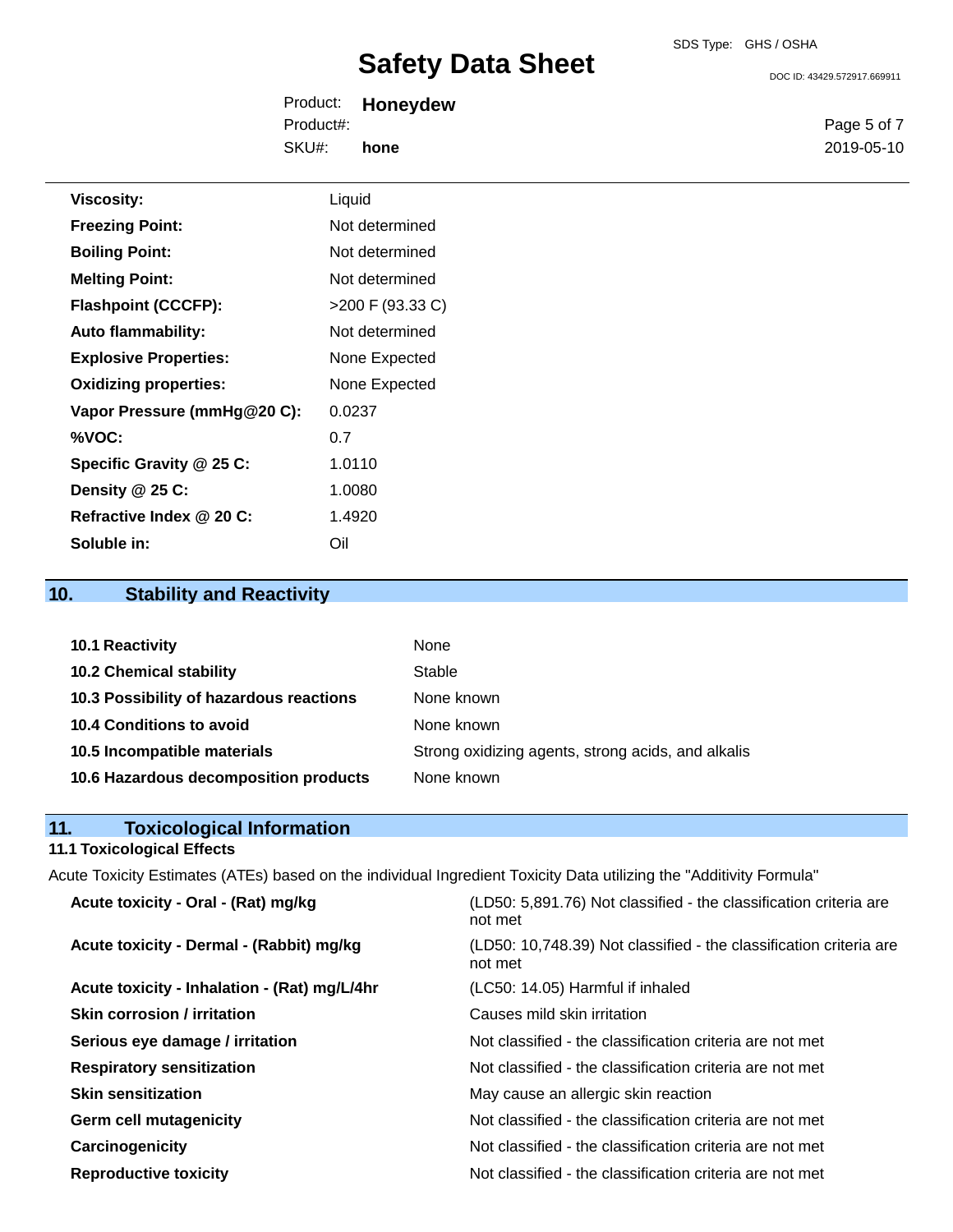SDS Type: GHS / OSHA

DOC ID: 43429.572917.669911

| Product:  | <b>Honeydew</b> |
|-----------|-----------------|
| Product#: |                 |
| SKU#:     | hone            |

Page 6 of 7 2019-05-10

**Specific target organ toxicity - single exposure** Not classified - the classification criteria are not met **Specific target organ toxicity - repeated exposure** Not classified - the classification criteria are not met **Aspiration hazard Not classified - the classification criteria are not met** Not classified - the classification criteria are not met

# **12. Ecological Information**

| <b>Acute acquatic toxicity</b>     | Toxic to aquatic life                             |
|------------------------------------|---------------------------------------------------|
| <b>Chronic acquatic toxicity</b>   | Harmful to aquatic life with long lasting effects |
| <b>Toxicity Data on soil</b>       | no data available                                 |
| <b>Toxicity on other organisms</b> | no data available                                 |
|                                    |                                                   |
| 12.2 Persistence and degradability | no data available                                 |
| 12.3 Bioaccumulative potential     | no data available                                 |
| 12.4 Mobility in soil              | no data available                                 |
| 12.5 Other adverse effects         | no data available                                 |

### **13. Disposal Conditions**

#### **13.1 Waste treatment methods**

Do not allow product to reach sewage systems. Dispose of in accordance with all local and national regulations. Send to a licensed waste management company.The product should not be allowed to enter drains, water courses or the soil. Do not contaminate ponds, waterways or ditches with chemical or used container.

## **14. Transport Information**

| Regulator                                | <b>Class</b> | <b>Pack Group</b>                   | <b>Sub Risk</b> | UN-nr. |
|------------------------------------------|--------------|-------------------------------------|-----------------|--------|
| U.S. DOT (Non-Bulk)                      |              | Not Regulated - Not Dangerous Goods |                 |        |
| <b>Chemicals NOI</b>                     |              |                                     |                 |        |
| <b>ADR/RID (International Road/Rail)</b> |              | Not Regulated - Not Dangerous Goods |                 |        |
| <b>Chemicals NOI</b>                     |              |                                     |                 |        |
| <b>IATA (Air Cargo)</b>                  |              | Not Regulated - Not Dangerous Goods |                 |        |
| <b>Chemicals NOI</b>                     |              |                                     |                 |        |
| <b>IMDG (Sea)</b>                        |              | Not Regulated - Not Dangerous Goods |                 |        |
| <b>Chemicals NOI</b>                     |              |                                     |                 |        |

### **15. Regulatory Information**

### **U.S. Federal Regulations:**

| 84-66-2   | $201 - 550 - 6$ 20 - 30 % | Diethyl phthalate             |  |
|-----------|---------------------------|-------------------------------|--|
| 6422-86-2 | $229 - 176 - 9$ 50 - 60 % | Dioctyl Tere Phthalate (DOTP) |  |

**TSCA (Toxic Substance Control Act):** All components of the substance/mixture are listed or exempt

**40 CFR(EPCRA, SARA, CERCLA and CAA)** This product contains the following components: